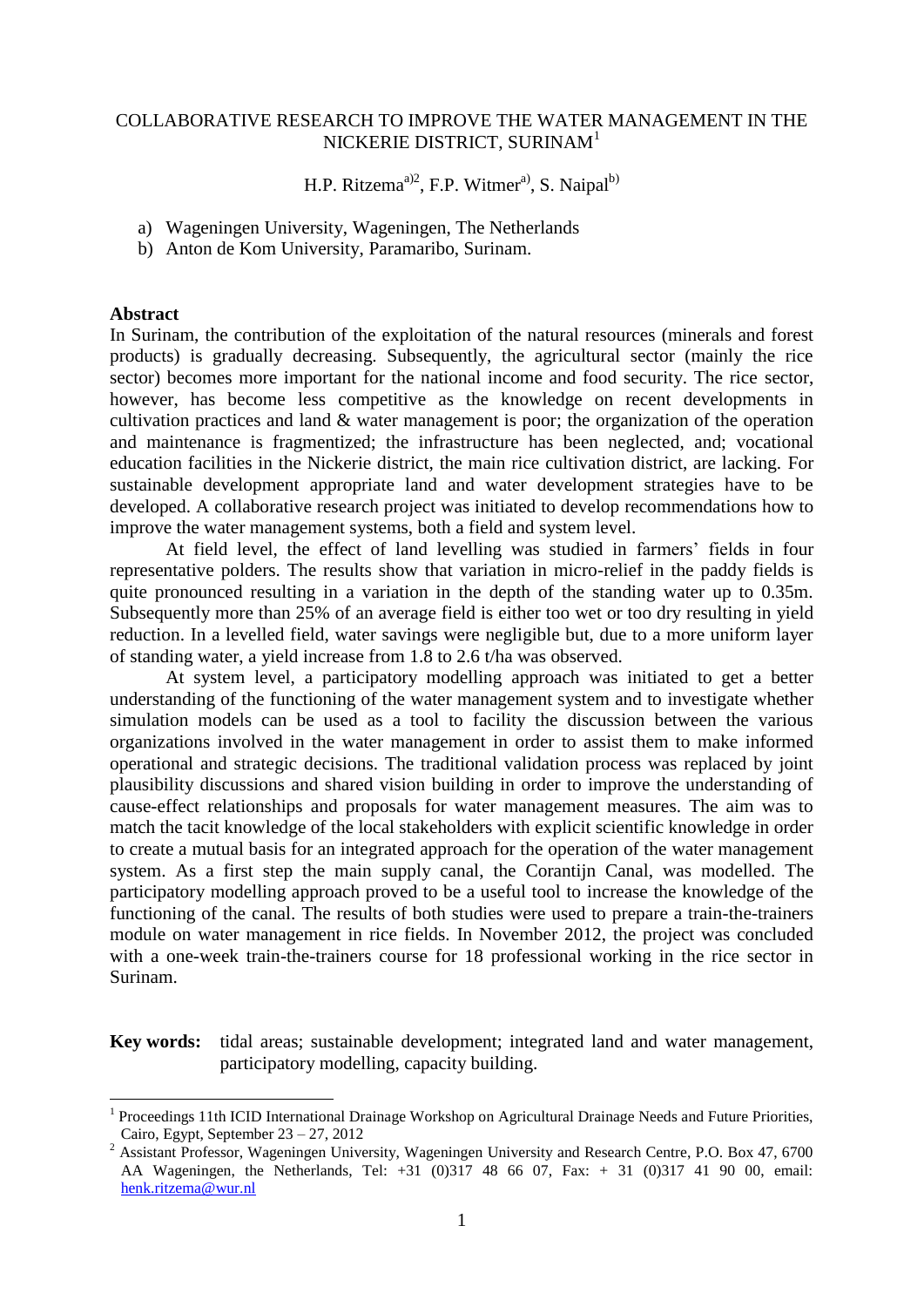## **Introduction**

The Nickerie district, in the north-west counter of Surinam on the border of Guyana  $(5^{\circ} 56^{\circ} N,$ 57<sup>o</sup> 01'W), is the rice bowl of Surinam. With a population of about 35,000, rice is cultivated in 22 polders (about 15,000 ha). The majority of the farmers are smallholders with an average plot size of 3.1 ha (Annex 1). The soils are mainly marine clays (clay percentage around 80%) with low hydraulic conductivity  $(< 5 \text{ mm/d})$  (Wildschut, 1999). The climate is humid with an average annual rainfall of around 1800 mm and two rainy seasons: the "long" rainy season lasting from April to August and a shorter one from November to February (Figure 1). During both seasons rice is grown. In the long rainy season, rainfall is abundant; the water management system is mainly used to discharge excess rainfall. Irrigation is preliminary used at the beginning of the season for land preparation and sowing (Table 1). Peak irrigation requirements in the short rainy seasons are much higher, especially in the period October to January when rainfall is not sufficient and irrigation is needed for land preparation and sowing. The design of the irrigation system is based on a peak water requirement of 1.75 l/s/ha, needed for land preparation and sowing in November (Table 2.)



Figure 1 Average rainfall and evaporation in the Nickerie district (source: CLIMWAT, FAO, 2010).

| ravit i<br>Month | Activity                | water needs for paddy production in the intereste district, Surmani<br>Water needs |                                |  |
|------------------|-------------------------|------------------------------------------------------------------------------------|--------------------------------|--|
|                  |                         | $\frac{1}{s}$ ha)                                                                  | (% of peak water requirements) |  |
| January          | Crop water requirements | 0.70                                                                               | 40                             |  |
| February         | Crop water requirements | 0.46                                                                               | 26                             |  |
| March            | <b>Harvest</b>          | 0.66                                                                               | 38                             |  |
| April            | Land preparation        | 1.09                                                                               | 62                             |  |
| May              | Land preparation/sowing | 0.58                                                                               | 33                             |  |
| June             | Sowing                  | 0.28                                                                               | 16                             |  |
| July             | Crop water requirements | 0.08                                                                               | 5                              |  |
| August           | Crop water requirements | 0.04                                                                               | $\overline{2}$                 |  |
| September        | Harvest                 | 0                                                                                  | $\Omega$                       |  |
| October          | Land preparation        | 1.15                                                                               | 66                             |  |
| November         | Land preparation/sowing | 1.75                                                                               | 100                            |  |
| December         | Sowing                  | 0.95                                                                               | 54                             |  |

Table 1 Water needs for paddy production in the Nickerie district, Surinam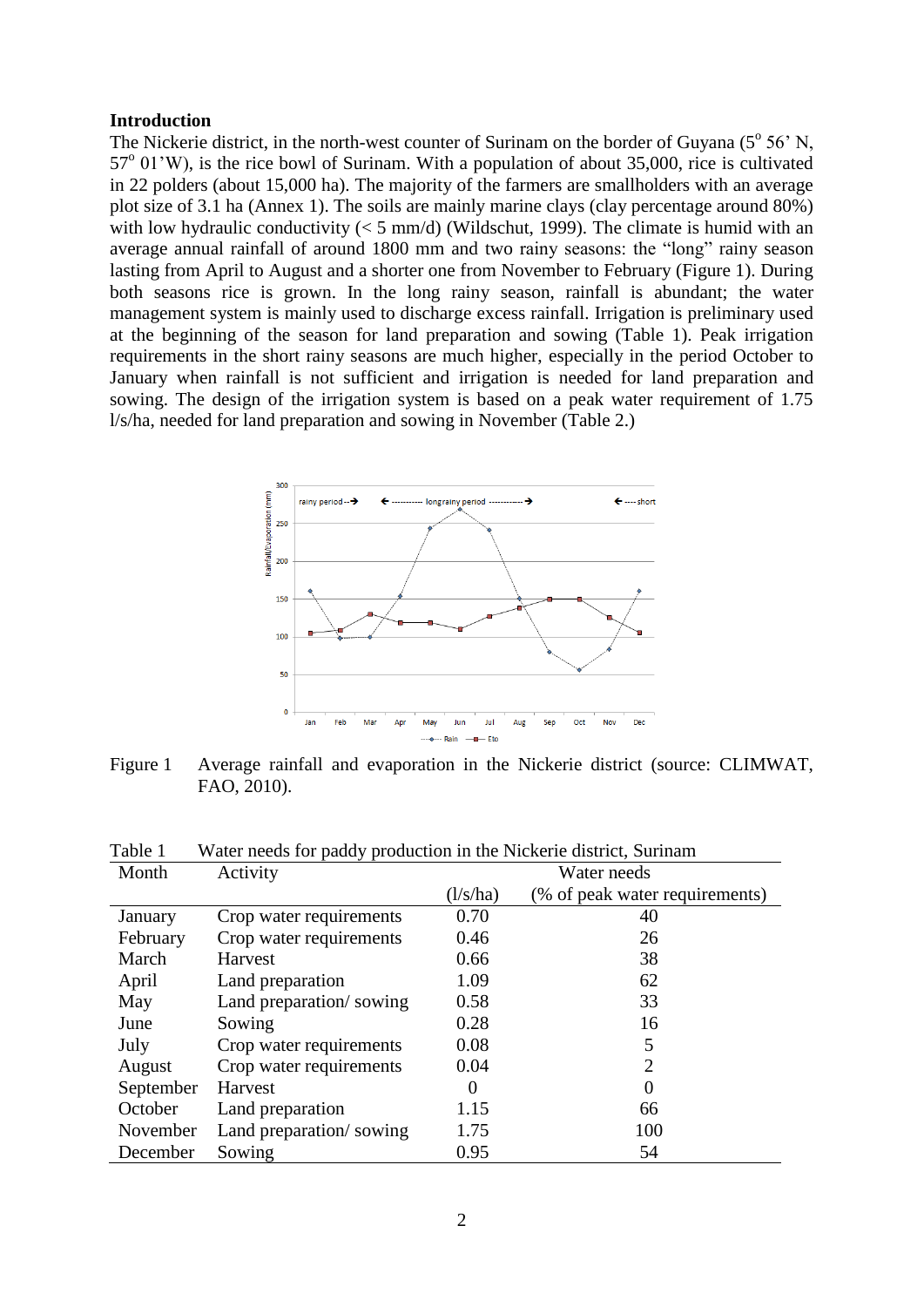To facilitate mechanical land preparation and harvest, the rice fields in Nickerie are quite large: in the older polders the fields are 50 to 100 m wide and 500 to 700 m long. In the more recently reclaimed newer polders the width can be as much as 300 m. The fields are poorly levelled increasing pests and diseases, for example the risk for "red" rice in the higher parts and poor germination in the lower, wetter, parts (ADRON, 2008). Average yield is around 4.8 t/ha, but especially in the large-scale commercial polders yields are lower (Graanoogst, 2007). The source of the irrigation water is the Nanni Swamp, a Nature Reserve of about 54,000 ha and famous for its populations of spectacled caiman (*Caiman crocodilus*) and manatees (*Trichechus manatus*) (Baal, 2005). In dry period, when the Nanni swamp cannot provide sufficient water, additional irrigation water is pumped from the Corantijn River and transported through the 67 km long Corantijn Canal (Naipal, 2005). The cost of pumping is high and often no diesel is available to run he pumps. In the rainy season the main function of the canal system is to evacuate excess rainwater to the Corantijn and Nickerie rivers. Disposal is complicated because of the low elevation and because both rivers are under the influence of the daily tide.

The polders were reclaimed over a period of more than hundred years and consequently the irrigation and drainage systems were enlarged over time. It has resulted in a complex system without much options to control both the irrigation and drainage flows (Mertens, 2008). Not only the physical infrastructure is complex and outdated, but also the institutional set-up is complex. In 2007, the Water board OW-MCP, was established with the aim to get the overarching responsibility over the water management in the Nickerie Polders. At present, however, there are still many with many (Government) organizations involved in the operation and maintenance (Grijpstra, 2008a).

The rice sector has become less competitive as the knowledge on recent developments in cultivation practices and land & water management is poor; the infrastructure has been neglected, and vocational education facilities in the Nickerie district, the main rice cultivation district, are lacking. In 2010, the project "VERRIJST! – Strengthening the rice sector in Suriname" was initiated. The main objectives of the project were to contribute to the improvement of the Surinam rice sector by supporting the Surinam institutions ADRON (Rice Research Institute), OW-MCP (Water Board) and AdeKUS (University) to enhance of the current level of knowledge; to develop recommendations how to improve the institutional settings; to strengthen the research activities and to introduce new methods for mid-career education. In the framework of this project several research activities were initiated, among others a field study to assess the effect of land levelling on the water management in rice fields and a modelling study to get a better understanding of the functioning of the main irrigation and drainage system. In this paper some preliminary results are presented.

## **Methodology**

For the study on the effect of land levelling, rice fields in four representative polders were selected, i.e. in (Table 2):

- Hamptoncourt polder, with an average plot size of 2.3 ha, is representative for the small-holder polders in the eastern part of the district. These low-lying polders are irrigated directly by gravity irrigation from the Nanni inlet.
- Clara polder, with an average plot size of 3.4 ha, is representative for a small-holder polder in the western part of the district. These polders are relatively high, thus irrigation water is supplied by the Clara pumping station.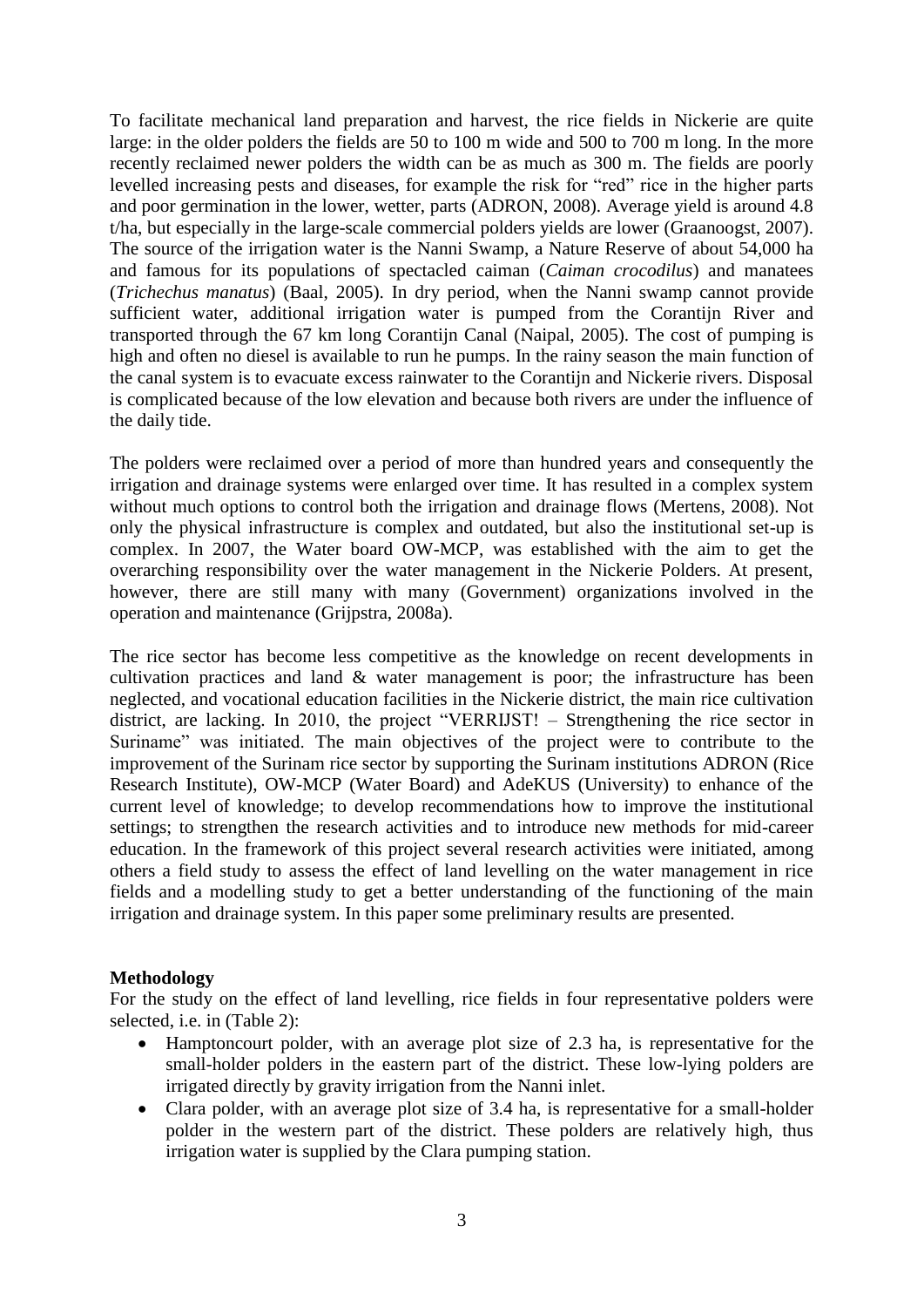- Euro-noord polder, also in the western part of the district, but cultivated by mediumsize farmers (average plot size 6.5 ha) is also irrigation by gravity.
- Nanni-oost polder (formerly Cooperation West Surinam), representative for the large commercial polders mostly cultivated by entrepreneurs (average plot size 11 ha). In this polder a field (no. A6+A7) was levelled with a laser-controlled scraper on 16 November 2010.

| Polder                        | Clara                       | Euro-noord          | Hamptoncourt                        | Nanni polder        |
|-------------------------------|-----------------------------|---------------------|-------------------------------------|---------------------|
| Owner                         | Dwarka                      | Kisoensingh         | Chatta                              | <b>Batali</b>       |
| Area (ha)                     | 3.8                         | 5.4                 | 3.8                                 | $10.4$ ha           |
| Length $(m)$                  | 650                         | 530                 | 950                                 | 450                 |
| Width $(m)$                   | 60                          | 102                 | 40                                  | 230                 |
| Levelled                      | no                          | no                  | no                                  | yes                 |
| Compartments                  | no                          | no                  |                                     | no                  |
| Field drains                  | One site                    | <b>Both sites</b>   | One site                            | Both sites & centre |
| Variation in<br>elevation (m) | $0.60 - 0.70$               | $0.30 - 0.40$       | $0.30 - 0.50$<br>(dome shaped)      | Levelled            |
| Irrigation inlet              | Gravity pipe $\&$<br>pumped | $1 \times Q$ 0.25 m | $1 \times Q$ 0.25 m                 | $2 \times Q$ 0.25 m |
| Drainage<br>outlet            | Gravity pipe                | $1 \times Q$ 0.25 m | $1 \times Q$ 0.20 m,<br>length $6m$ | $2 \times Q$ 0.25 m |

Table 2 Characteristics of the fields selected for the water balance study.

Before the start of the growing season, the selected fields were surveyed and automatic water level recorders (WLR) and staff gauges were installed. Furthermore the farmers were asked to record their operation land & water management practices. The fields were visited twice once per week to interview the farmers and to check the WLRs. At the end of the season, the farmers filled in the so-called ADRON questionnaire. Since 2002, ADRON uses this questionnaire to collect information on rice production by smallholders by means of random sample of about 5% of the rice fields (Grijpstra and Soerdjan, 2008).

A participatory modelling programme was initiated to get a better understanding of the functioning of the water management system and to investigate whether simulation models can be used as a tool to facility the discussion between the various organizations involved in the water management in order to assist them to make informed operational and strategic decisions. DUFLOW, a one-dimensional, non-steady state, model for water movement and water quality was used (Duflow Modelling Studio, 2010). Models like DUFLOW require long-time data sets, which were not available, thus new ways have to be found to validate the model. The traditional validation process was replaced by joint plausibility discussions and shared vision building in order to improve the understanding of cause-effect relationships and proposals for water management measures. The aim was to match the tacit knowledge of the local stakeholders with explicit scientific knowledge in order to obtain a consensus of opinions among the stakeholders. The participatory research approach adopted for the study is based on a combination of the principles of Integrated Water Resource Management (IWRM), Participatory Learning and Action (PLA) and experiences with participatory modelling from India and Vietnam (Ritzema, *et al*., 2010; Ritzema, *et al*., 2011). The main system was modelled and calibrated using measured water levels (available since 2010) and in-situ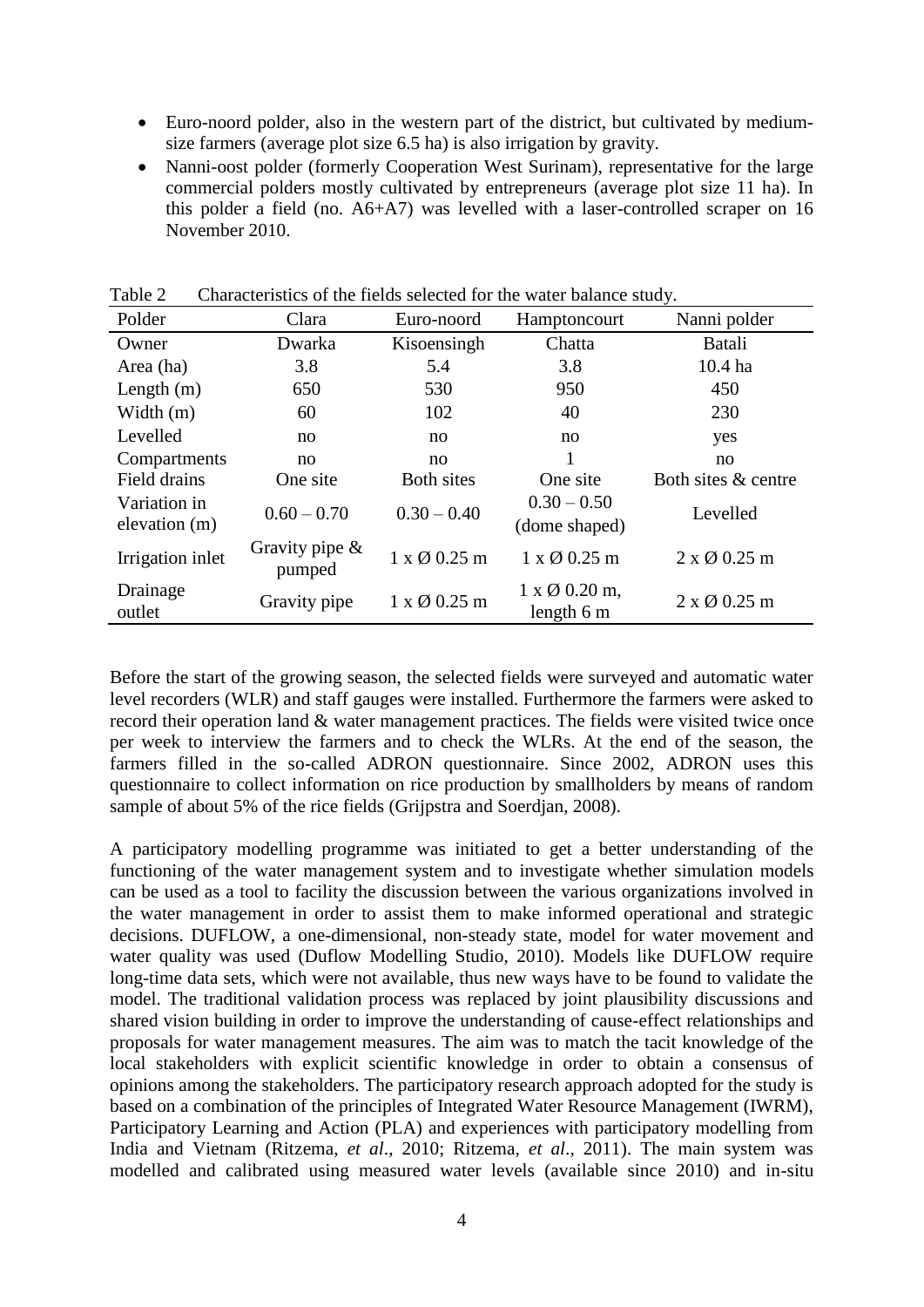discharge measurements. In addition, interviews with operation and maintenance staff of the various organizations involved in the O&M were conducted and their tacit knowledge of past extreme events was used for validation. Results of the simulations were discussed with these stakeholders and used to formulate improvement options for the existing measuring and monitoring programme.

## **Effect of Land Levelling on the Water Balance in Rice Fields**

To study the effect of land levelling on the water balance, topographic surveys were used to make detailed maps of the micro-relief of the rice fields that were not levelled (Figure 2). Differences in elevation up to 0.35 m were observed. To quantify the variation of the depth of this water layer a cumulative distribution of the depth related to the lowest point in the fields was made (Figure 3). If we assumed an optimum depth of the water layer of 0.15 m, we can concluded that in the Nanni-oost polder (Batali) almost 87% of the field is within this limit. In other words, only 13% is too wet or too dry. In the other two fields the variation is much larger: more than 25% of the fields are either too wet or too dry. These sub-optimum water layers result in poor yields: in the parts that are too high yield reduction is caused by the occurrence of "red rice" and in the parts that are too low poor germination occurs.



Figuur 2 Micro-relief of the un-levelled rice fields in the Nanni-oost ploder (left), Euro-noord polder (centre) and Clara polder (right) (Witmer, 2012).

The depth of the actual water layer varies because of the combination of rainfall, irrigation, crop evaporation and drainage (Figure 4). Rainfall data from ADRON meteorological station was used: the rainfall during the observed period (November-March 2010/2011) was average, but the distribution over the growing season was not: December and January were well below average and February and March well above average (Figure 5). Crop evapotanspiration was calculated with CROPWAT (FAO, 2010). Analysis the data indicates that large amounts of irrigation water were applied in the first three months and much excess rainfall had to be drained off in the second part of the growing season (Witmer, 2012). Consequently, water efficiencies were low. Based on the variation of the depth of the standing water the water balance in the rice fields was estimated. Preliminary results indicate that levelling fields (Batali) did not result in water savings but, because of the more uniform layer of standing water, higher yields were observed: and increase from 1.8 to 2.6 t/ha (Witmer, 2012). These yields are still well below average, a reason can be that the large commercial enterprises, like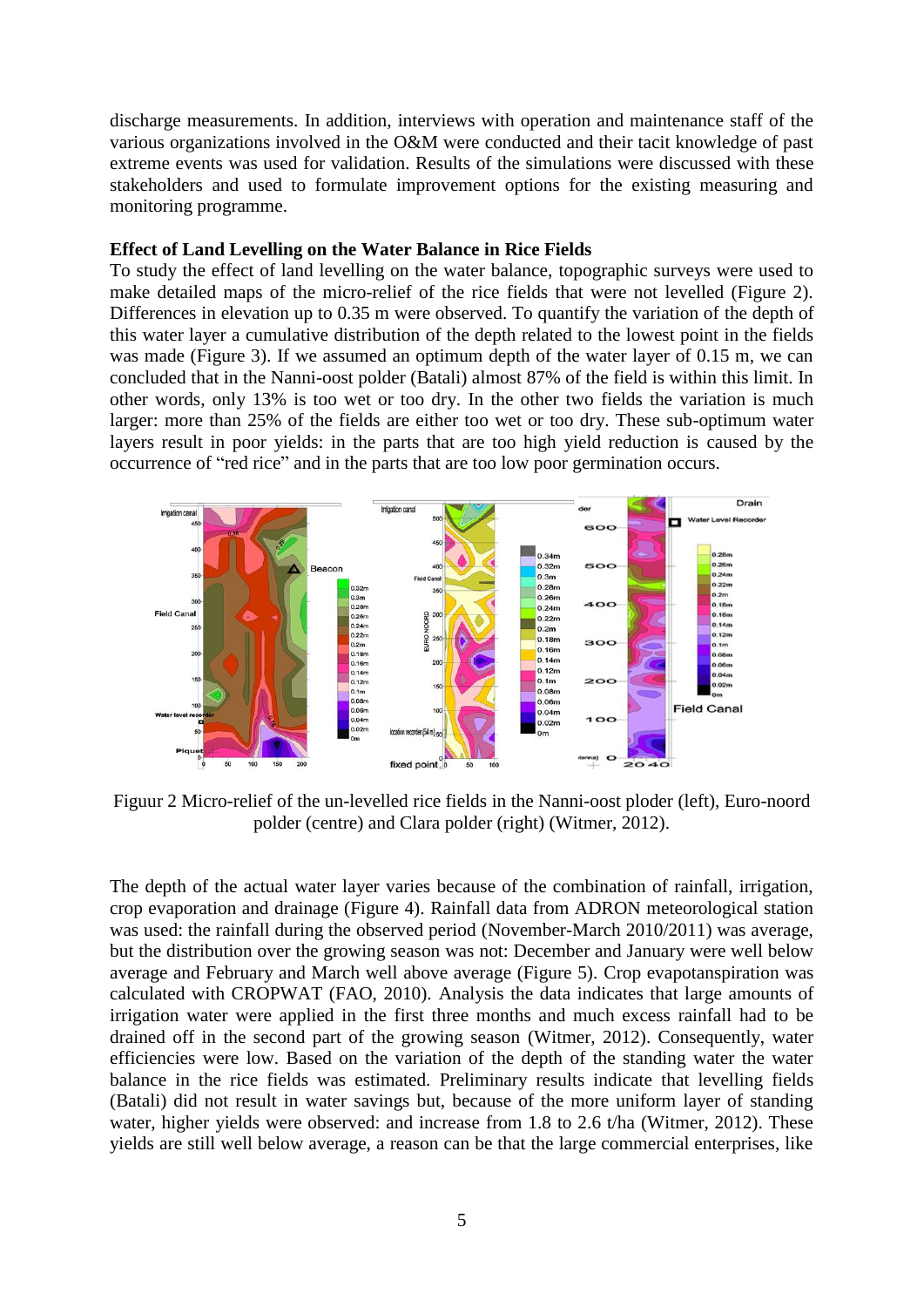

Batali, do not tailor-made their water management and agronomic practices to a specific field but they treat all their fields in the same way to reduce operational costs.

Figure 3 Cumulative distribution of the depth of the standing water layer in the three selected fields.



Figure 4 The depth of the water layer fluctuates under the influence of irrigation, rainfall, crop evaporation and drainage: example from a rice field in the Nanni-oost polder.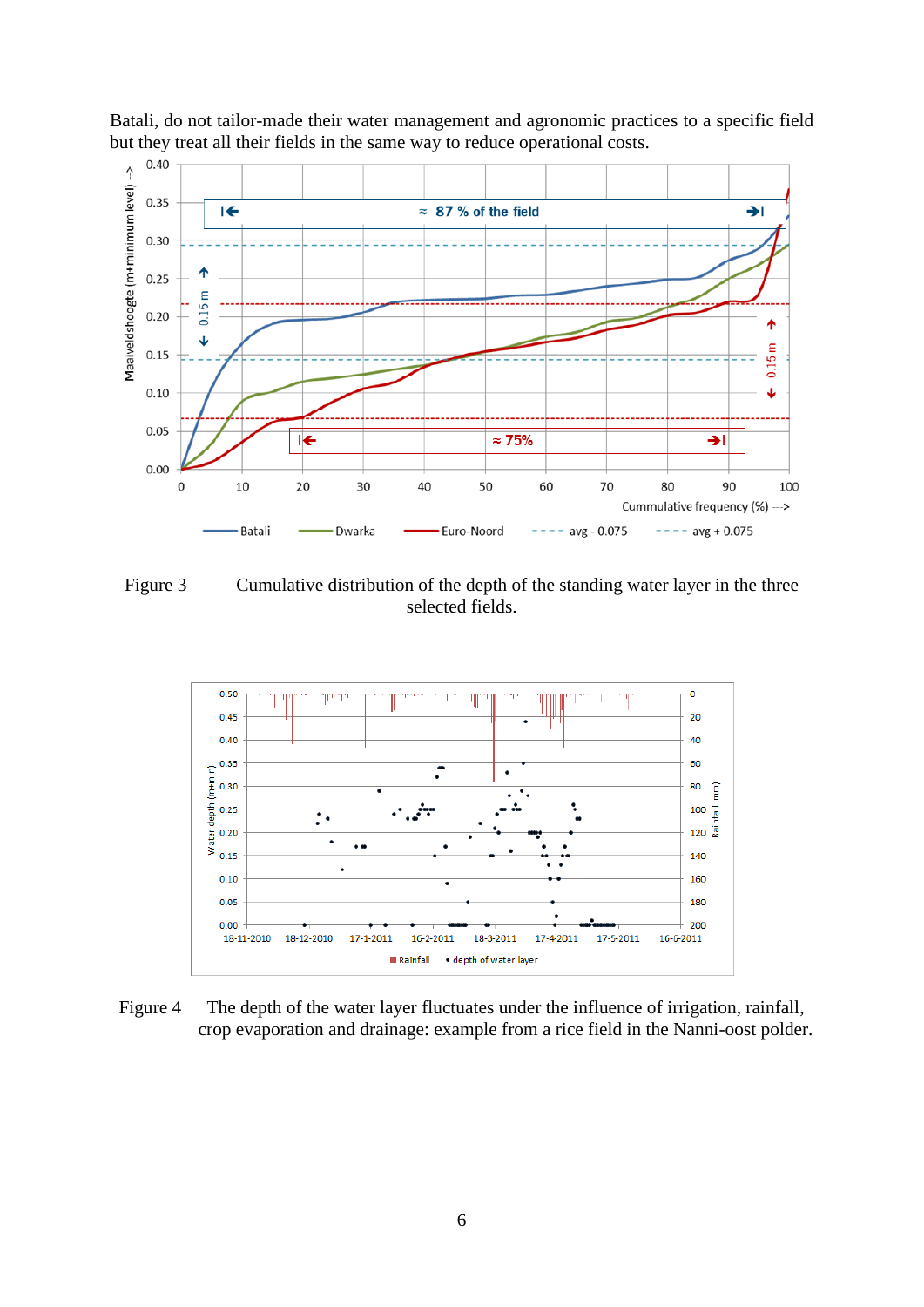

Figure 5 Rainfall during the short rainy period in 2010/2011 (November-March) was well above average.

To reduce the variation of the depth of the standing water two methods are used: (i) compartmenting and levelling. Compartments are used in fields were the elevation changes gradually from one side to the other. An example is the field in the Clara polder (Figure 6). Compartmenting makes water management more complicated because the compartments do not have direct access to the irrigation canal (at the top end of the field) or the drain (at the bottom end of the field) and consequently the water has to let in/out from compartment to compartment.

Levelling is either done by scrapers or hydraulic excavators; afterwards the field is puddled with a beam (Figure 7). Land preparation by puddling requires a large volume of water (Table 1). The cost of levelling in Nickerie is estimated to be in the range US\$ 600-750 per hectare, depending on the method (personal communication Bert Vermeulen, 2012).



Figure 6 Compartments are used to separate the higher and lower parts of a field: example of a field in the Clara polder.



Figure 7 Levelling by scraper (left), hydraulic excavator (centre) both followed by puddling (right).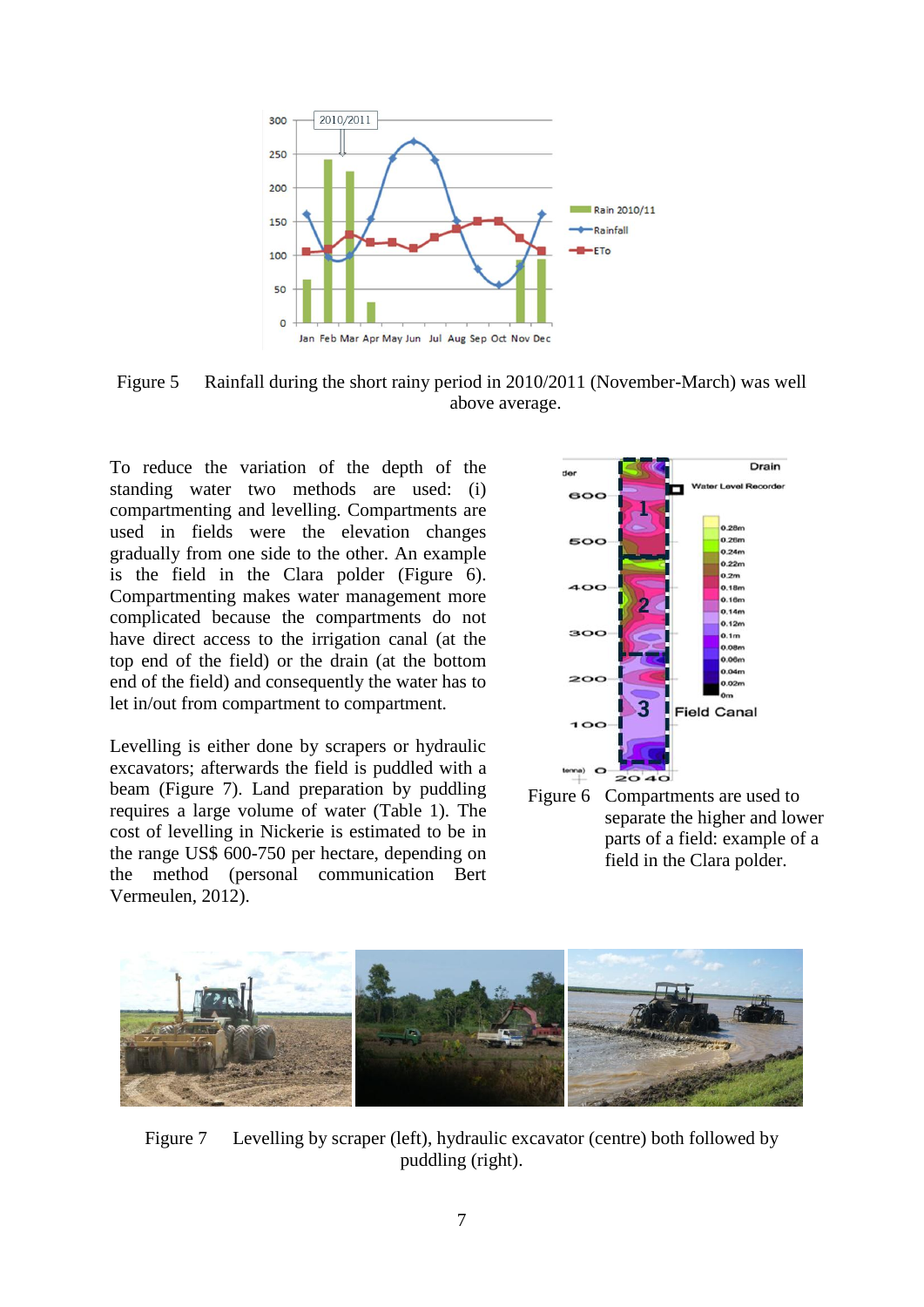#### **Water Management at System Level**

As mentioned before, the water management system in the Nickerie district has been gradually enlarged over the last century. In the beginning the Nanni swamp was the only source of irrigation water, but because of the reclamation of new polders water shortage became more frequent. In 1985, the Corantijn Canal was constructed (Naipal, 2005). The 67 km long canal is used to pump water from the Corantijn River to supplement the irrigation from the Nanni swamps in the periods of water shortage, mainly in the months November and December. The canal is so long, because the intake had to be located upstream the maximum limit of salt wedge in the river (about 20 km upstream of the Wakay pumping station). The canal has embankments on both sides. At the right hand (eastern) side to separate the canal from the Nanni swamp and the left hand (western) side to avoid that the water is flowing back to the Corantijn River (Figure 8, left). The main function of the canal is to transport water from the Wakay pumping station to the Nickerie polders, operation, however, is complicated because of the complicated infrastructure (Figure 8, right) and associated organization set-up.



Figure 8 Map of the Nickerie district (left) and the schematization of the Corantijn canal (right).

To set up a model of the main supply canal all existing data, scattered over a number of organizations both in files and in the minds of people, had to be collected. The first step was to make an inventory of the organizations involved in the water management in the Nickerie polders, i.e. (Graanoogst, 2007):

- Water Board "Overliggend Waterschap Multipurpose Corantijn project" (OW-MCP)
- Ministry of Public Works (OW)
- Ministry of Agriculture and Fisheries (LVV)
- Ministry of Rural Development (RO)
- Districts Commissioner (DC)
- Internal Water Boards of the individual polders (IW's), 6 out of 12 still have to be established.

In 2007, OW-MCP was appointed to coordinate the overall water management in all polders in the Nickerie district. OW-MCP is under the restriction of the Ministry of RO. Most tasks and responsibilities, however, have not yet handed over to OW-MCP (Table 3). To allocate the tasks between OW-MCP and the IWs the Steering Committee Water Boards was established, under the Chairmanship of the District Commissioner. For only one IW a charter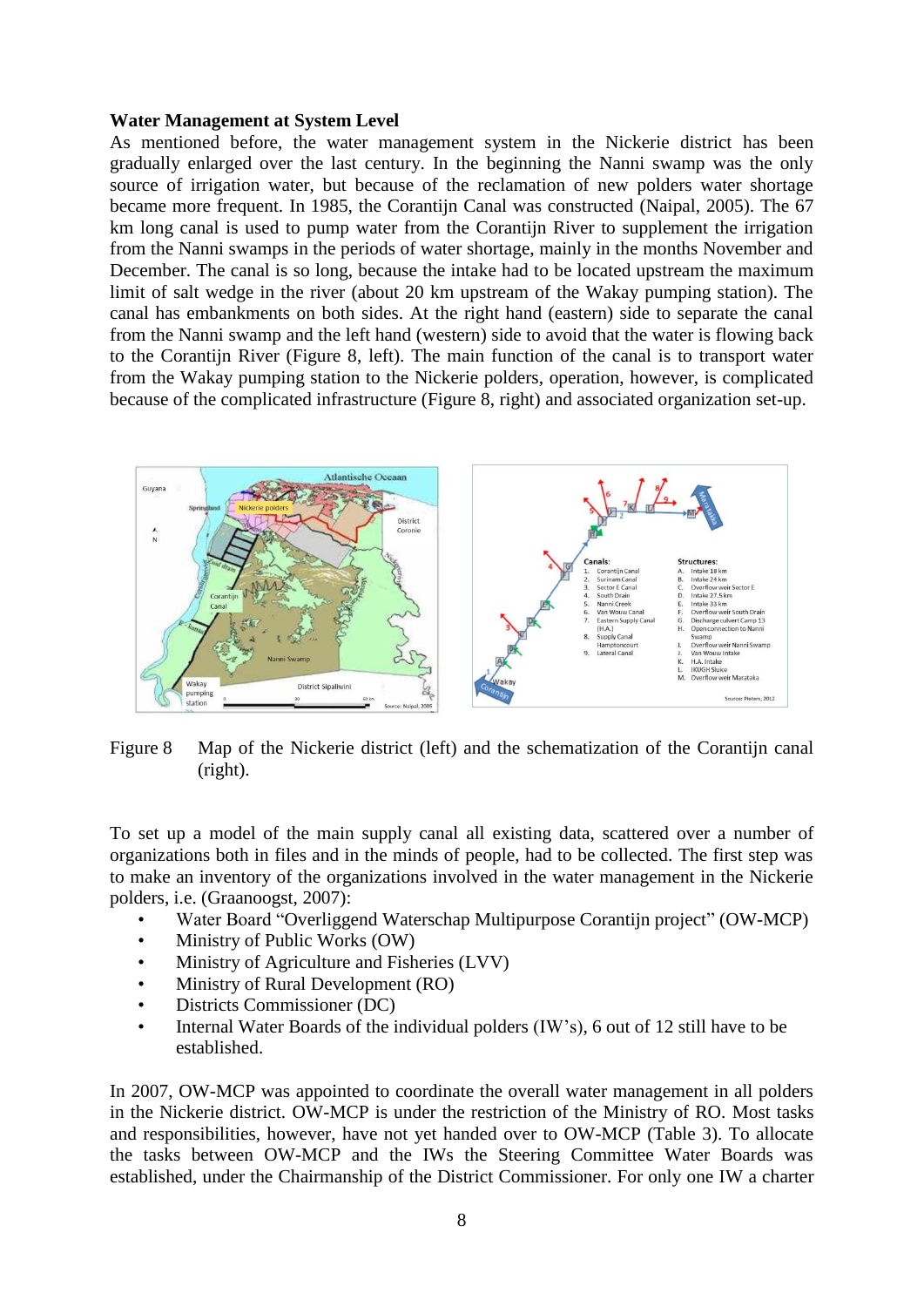has drafted in which the rules for operation and maintenance have been formulated. This charter, however, has not yet got legal status (Grijpstra, 2008b). For all other polders, rehabilitation projects are in progress or planned before the responsibilities are handed over. The activities of these project include the following:

- Preparation of action plans to (re-)activates the IW's.
- Rehabilitation and upgrading of the canals and structures.
- Organisation of operation and maintenance.

| 10990119101110109             |                                                     |
|-------------------------------|-----------------------------------------------------|
| Organization                  | Duties $&$ responsibilities                         |
| Water Board OW-MCP            | O&M Wakay pumping station, Corantijn Canal and      |
|                               | MCP polder                                          |
| Ministry of Public Works      | O&M main irrigation – and drainage canals,          |
|                               | including the inlet works at Nanni and HA, Clara    |
|                               | pumping station and all drainage sluices            |
| Ministry of Agriculture and   | Operational management of the Wakay and Clara       |
| <b>Fisheries</b>              | pumping stations, the distribution of water between |
|                               | the polders and O&M of IKUGH inlet and some main    |
|                               | drains                                              |
| Ministry of Rural Development | O&M of all other works                              |
| <b>Districts Commissioner</b> | Water management inside the polders                 |
| <b>Internal Water Boards</b>  | Chairman of the Steering Committee Water Boards     |

Table 3 Organizations involved in the water management in the Nickerie district and their responsibilities

Interviews with staff members of these organizations were conducted to collect data of the existing system, including an assessment of the existing problems and proposed improvement options. Based on these interviews and the existing literature a first model schematization of the system was developed (Figure 8, right). During a presentation to representatives of the above mentioned organizations this first schematization was discussed and an inventory was made of the perceptions of the involved stakeholders of the benefits and limitations of the proposed modelling approach. The first schematization was favourably received and it was decided to collect additional information on water levels and discharges with the aim to further develop the existing monitoring programme. This existing monitoring programme has been set up by OW-MCP, in cooperation with the Anton de Kom University; automatic water level recorders have been installed at strategic locations in the irrigation canal network to monitor water levels, e.g. at the van Wouw intake structure (Figure 9). The ultimate aim of this monitoring system is to regulate the required water flows to the separate polders. At present, however, the number of regulation structures is too limited or their operational status is too poor, to manage the system properly.

Field trips were made to update the inventory of dimensions and operational status of the existing canals and structures (Nienhuis, 2011) and to do some additional flow measurements. The data was used to improve the schematization of the Corantijn Canal and to formulate recommendations for further modelling studies and monitoring programmes. Again these recommendations were discussed with the stakeholders (Nienhuis and Pieters, 2011) and are currently implemented.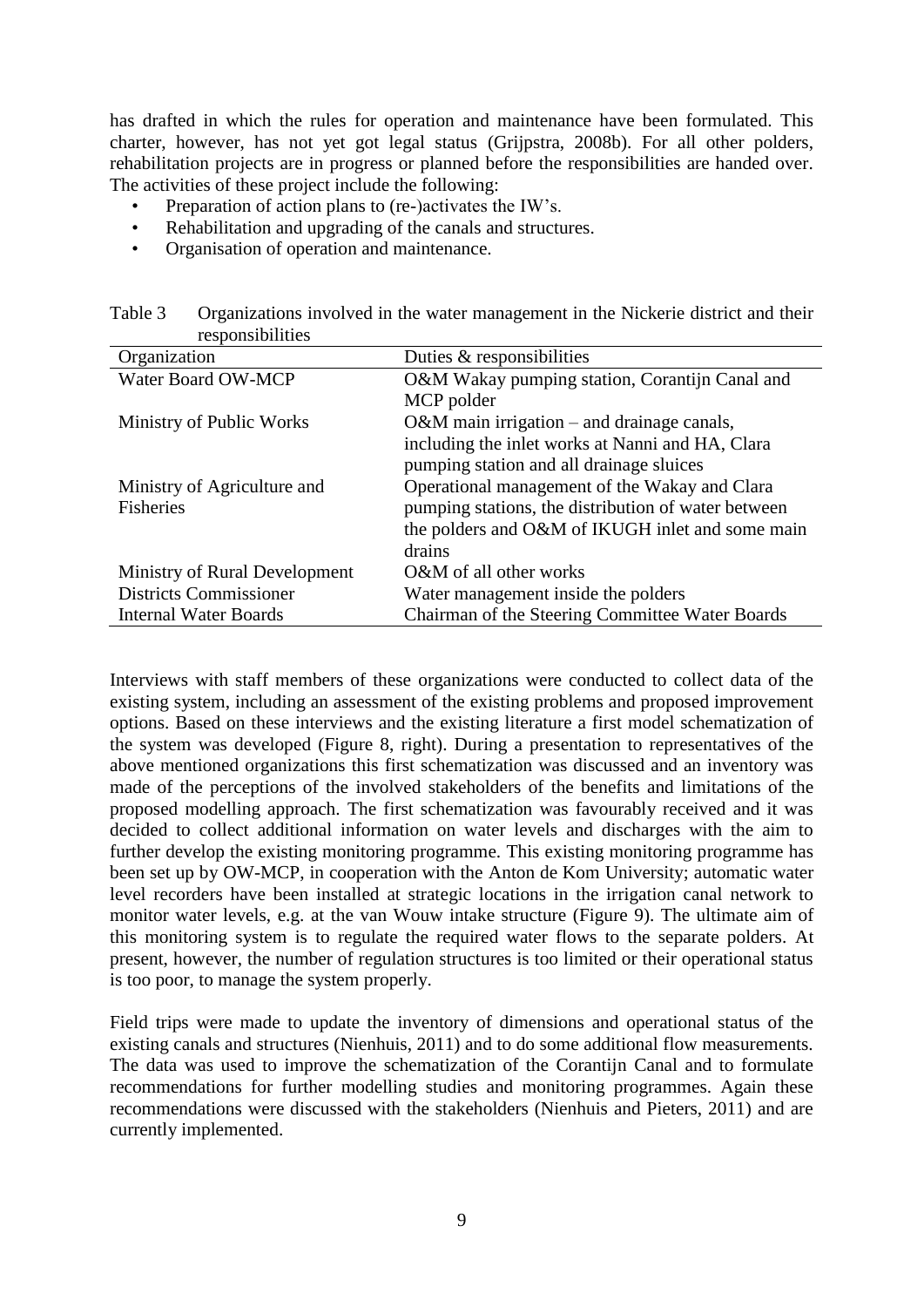

Figure 20 An automatic monitoring network has been established to continuously monitor water levels at strategic points in the irrigation system [\(www.owmcp.org/waterstanden\)](http://www.owmcp.org/waterstanden).

## **Train-the-trainers course**

The results of these studies were used to develop a curriculum for a train-the-trainers course, i.e. lecture notes and PowerPoints. The target group is mid-career professionals working in the rice sector, i.e. trainers, extension workers, foremen of the large commercial enterprises, etc. The objective of the course is to give these professionals the tools and capabilities to disseminate their knowledge to other (small-holder) rice producers and production workers. The subjects cover the complete rice production cycle, i.e. seed production, land preparation, crop and water management, mechanization, organization and marketing. The course is based on the following didactic principles (Verrijst, 2011):

- Constructive learning: starting point is the knowledge and experiences of the participants.
- Social learning: leaning from each other, i.e. participants from each other as well teachers and participants and vice versa.
- Practical oriented learning: the starting point is the actual situation in the rice sector in Nickerie.
- Participatory learning: learning by doing, both in the classroom and in the field.
- Competence-oriented learning: an integrated approach focussing on all aspects of rice production and the capability to disseminate the obtained knowledge.

In November 2012, a one-week training was conducted for 18 professional working in the rice sector in Surinam.

# **Conclusions**

At field level, the daily fluctuation of the level of the standing water was monitored in both levelled and unlevelled fields to study the effect of levelling on water use. In addition, the agricultural management practices were monitored to assess the effect of levelling on crop yield. Fields in four representative polders were selected: (i) Hamptoncourt polder (1 226 ha) in the eastern part of the district representing small farmers (average plot size 2.3 ha) with a gravity irrigation system; (ii) Clara polder (1 245 ha) in the western part of the district also small farmers (average plot size 3.4 ha) but in a pumped irrigation system; (iii) Euro Noord (1 035 ha), also in the western part but cultivated by bigger commercial farmers (average plot size 6.5 ha), and; (iv) the Tewarie polder, an extension of the Nanni-east polder in the western part of the district and cultivated by a commercial estate (average plot size 12 ha). In the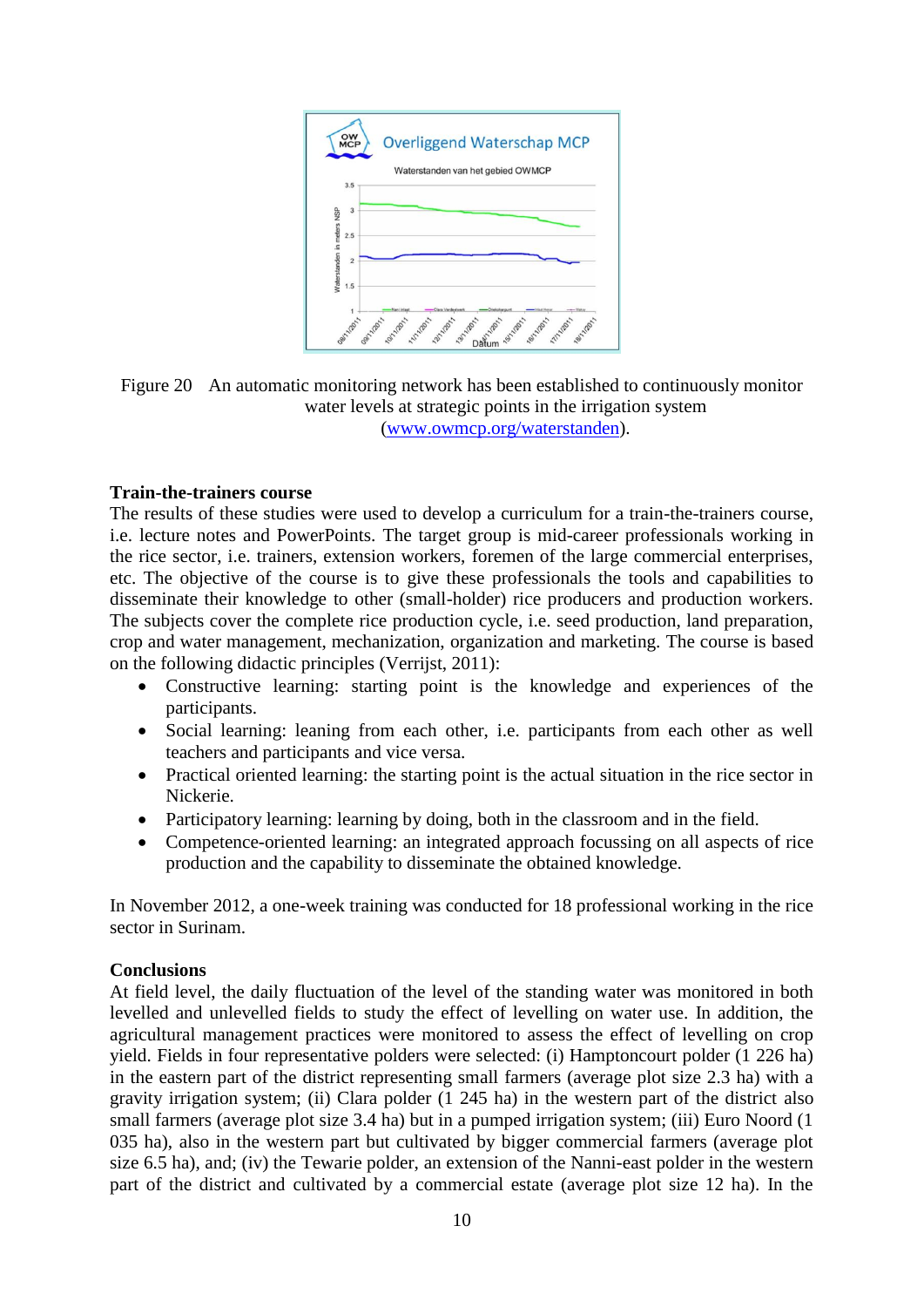unlevelled fields the variation of the ground surface is as high as 0.35 m; on average more than 25% of the fields have an elevation that is more than 75 mm above or below the average. In the levelled fields this percentage was reduced to around 10%. The main benefits of the levelling were not so much water savings, as no significant differences were discovered between the water consumption in the levelled and unlevelled fields, but in the levelled plot the average depth of the water layer was more in line with the recommended depth of 0.10- 0.15 m. As a result the yield in the levelled plot increased from 1.8 to 2.6 t/ha. These yields are still well below the potential yield (5-6 t/ha), mainly because the larger fields size makes it virtually impossible to maintained the recommended depth of the water layer. Furthermore, the agricultural management practices are aiming at reducing operational costs and not at maximizing yield.

A participatory modelling programme was initiated to get a better understanding of the functioning of the water management system and to investigate whether simulation models can be used as a tool to facility the discussion between the various organizations involved in the water management in order to assist them to make informed operational and strategic decisions. DUFLOW, a one-dimensional, non-steady state, model for water movement and water quality was used. Models like DUFLOW require long-time data sets, which were not available, thus new ways have to be found to validate the model. The traditional validation process was replaced by joint plausibility discussions and shared vision building in order to improve the understanding of cause-effect relationships and proposals for water management measures. The aim was to match the tacit knowledge of the local stakeholders with explicit scientific knowledge in order to obtain a consensus of opinions among the stakeholders. The main system was modelled and calibrated using measured water levels (available since 2010) and in-situ discharge measurements. In addition, many interviews with operation and maintenance staff of the various organizations involved in the O&M were conducted and their tacit knowledge of past extreme events was used for validation. Results of the simulations were discussed with these stakeholders and proved to be a useful tool to get a better understanding of the complex water management system. The results were used to formulate a follow-up research programme and the associated measuring network. In November 2012, the project was concluded with a one-week train-the trainers course for 18 professional working in the rice sector in Surinam. Although, the VERRIJST-project has formally ended, research and monitoring activities are continued on an ad hoc basis.

#### **Acknowledgement**

The research activities presented in this paper were conducted in the framework of the project "VERRIJST! – Strengthening the rice sector in Suriname" financed by the Netherlands funding Twinning Facility Netherlands-Surinam. The project was executed by a consortium headed by Plant Research International, Wageningen University and Research Centre and the Anton de Kom University, Paramaribo Surinam. The part of the research presented in theis paper was conducted by Wageningen University, Anton de Kom University and the Surinam Water Board OW-MCP. This paper could not have been written without the data and support provided by these partners.

## **References**

ADRON, 2008. Information leaflets "Red Rice" and "Land preparation" (in Dutch). Anne van Dijk Rijst Onderzoekscentrum, Nickerie.

Baal, F. L. J., 2005. Natural heritage in Surinam. Nature Conservation Division of the Forest Service of Suriname, [www.unesco-suriname.org.](http://www.unesco-suriname.org/)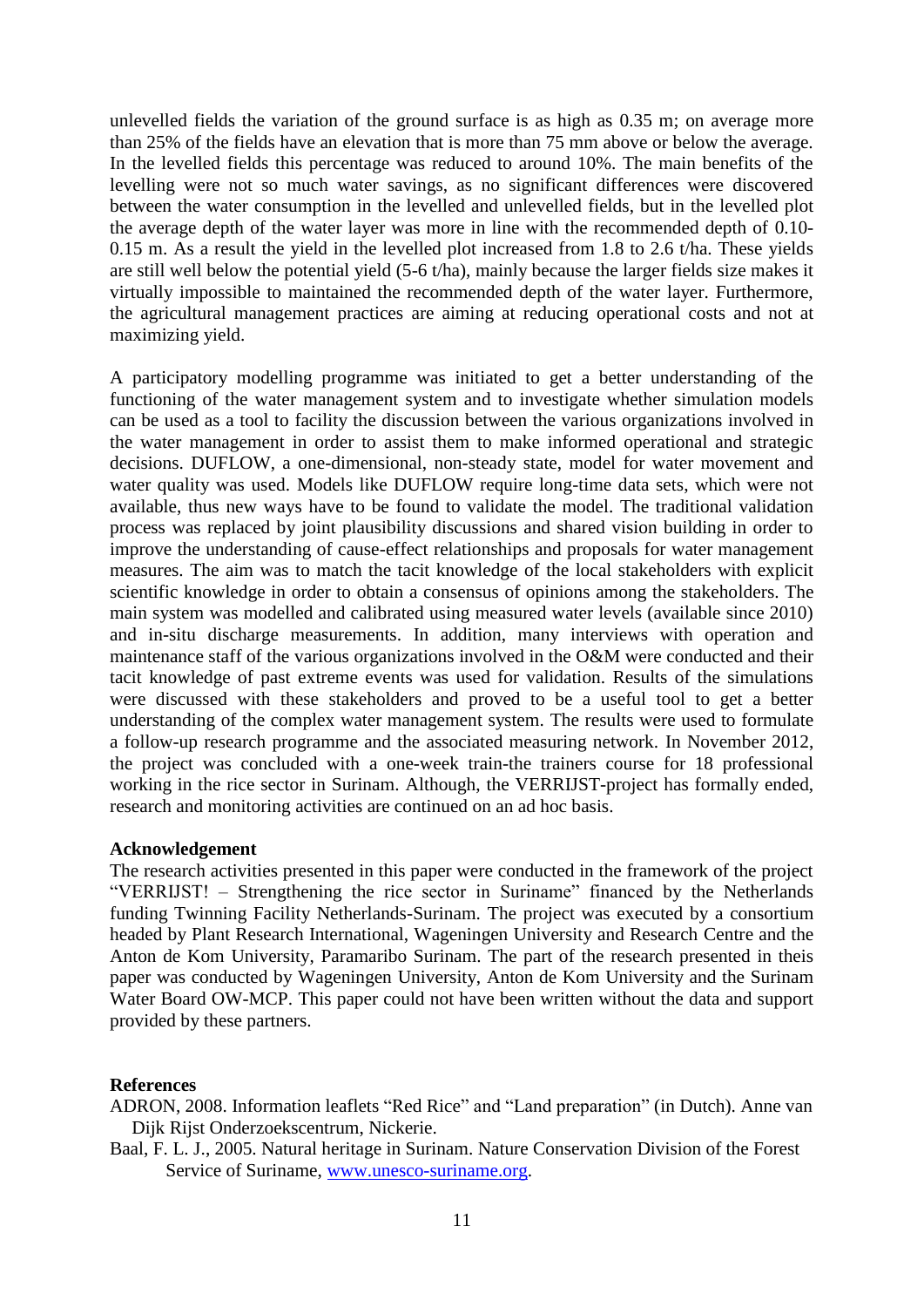- Duflow Modelling Studio, 2010. Duflow modelling studio. Available at: [http://www.mx](http://www.mx-groep.nl/duflow/)[groep.nl/duflow/,](http://www.mx-groep.nl/duflow/) accessed 4 July 2010.
- Food and Agricultural Organization, 2012. CLIMWAT 2.0 for CROPWAT. Water Development and Management Unit and Climate Change and Bioenergy Unit, FAO, Rome. Available at: [http://www.fao.org,](http://www.fao.org/) accessed July 2012.
- Food and Agricultural Organization, 2010. CROPWAT 8.0. Land and Water Development Division, FAO. Available at: [http://www.fao.org,](http://www.fao.org/) accessed June 2010.
- Graanoogst, A.W., Grijpstra, B.G., 2007. Costs and benefits of support systems in the rice sector of Surinam. Nationaal rijstprogramma Project: 9ACP RPR006, Surinam, 33p.
- Grijpstra, B.G., 2008a. Institutional support to the transformation of MCP Beheer into the Overligged Waterschap MCP. (Dutch with English summary). Nationaal rijstprogramma Project: 9ACP RPR006, Surinam, 88p.
- Grijpstra, B.G., 2008b. Institutional support to the (re-)introduction of Water Boards in the Nickerie district (Dutch with English summary). Nationaal rijstprogramma Project: 9ACP RPR006, Surinam, 39p.
- Grijpstra, B., Soerdjan, L., 2008. Rijstproductie in de bevolkingspolders van Nickerie, Suriname (Dutch with English summary). ADRON Report no. 15, Nickerie, Surinam, 19 p.
- Mertens, F. 2008. Planning drainage and irrigation for developing the rice sector in Surinam. National Rijstprogramma project: 9ACP RPR006, Surinam, 49 p.
- Naipal, S. 2005 Rehabilitation and completion of the irrigation and drainage infrastructure in Nickerie. Anton de Kom University, Surinam, 23 p.
- Nienhuis, L. 2011. Structures in the Corantiin Canal. Unpublished notes on an internship, Wageningen University, 16p.
- Nienhuis, L., Pieters, G. 2011. Water Management System in Nickerie. Unpublished notes on an internship, Wageningen University, 29p.
- Ritzema, H.P. 2011. Training Module: water management in rice fields (in Dutch). Trainingscursus Verrijst!, Wageningen University, 21p.
- Ritzema, H., Le Quang Anh, Bui Thi Kim. 2011. Collaborative research to improve the water management in two rice polders in the Red River Delta in Vietnam. In: van Paassen, A, van den Berg, J., Steingröver, E., Werkman, R., Pedroli, B. Knowledge in action – the search for collaborative research for sustainable landscape development.
- Ritzema, H, Froebrich, J, Raju, R, Sreenivas, C, and Kselik, R., 2010. Using participatory modelling to compensate for data scarcity in environmental planning: a case study from India. Environmental Modelling & Software, 25 (Thematic Issue: Modelling with stakeholders), 1450-1458, DOI:10.1016/j.envsoft.2010.03.010.
- Verrijst project, 2011. Reader Mid-career training Verrijst! (in Dutch). Twinningsproject
- 'Versterking van de rijstsector in Suriname', UTSN 2009/1/E/G/148, Wageningen University and Research Centre, 8p.
- Wildschut, J. 1999. Soil analysis of the rice polders in the Nickerie district (in Dutch). ADRON Report no. 7, Nickerie, 7 p.
- Witmer, F.P. 2012. The effects of land levelling on the water use of paddy farmers in Surinam. BSc thesis, Wageningen University, 129 p.